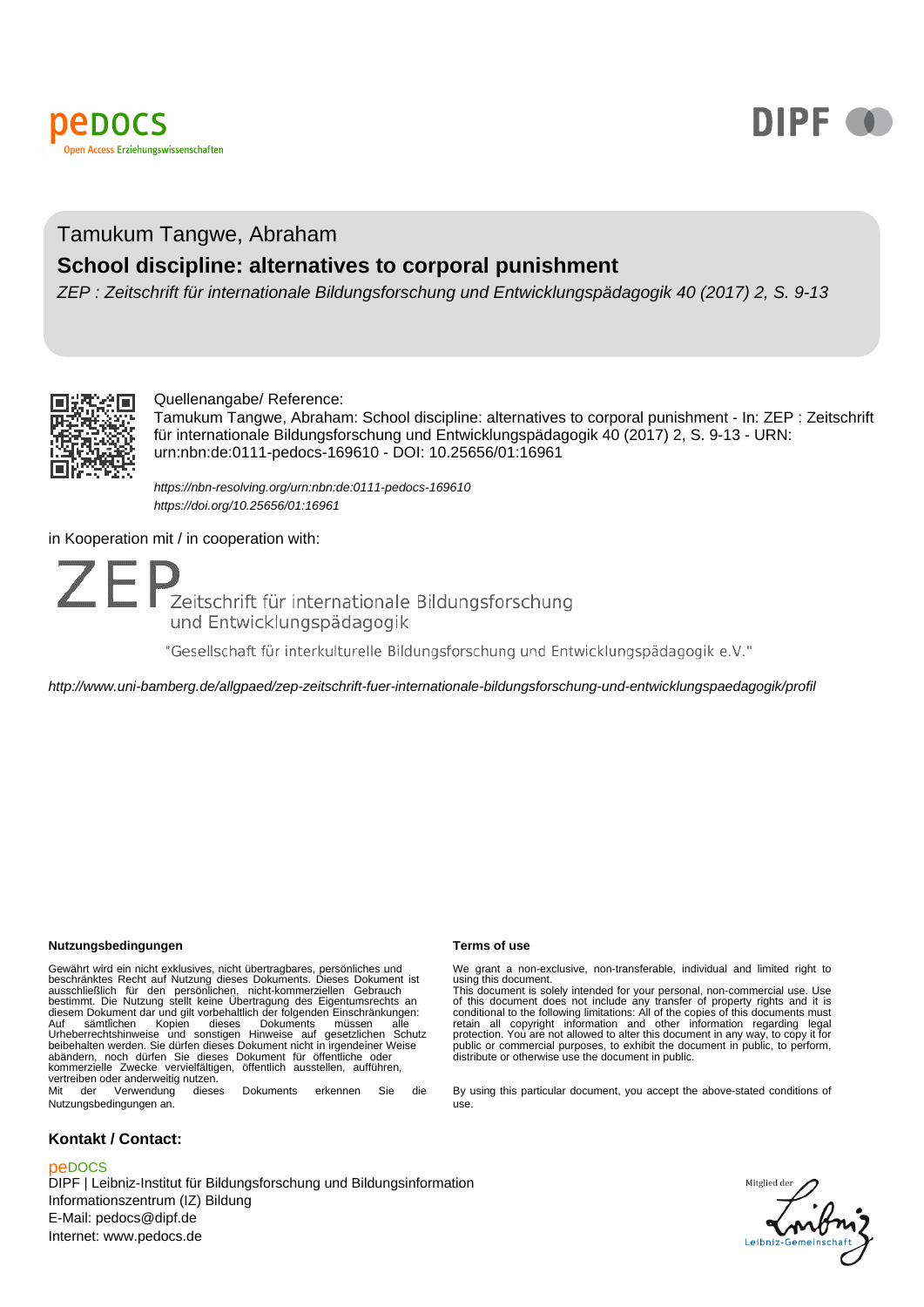# 2'17 ZEP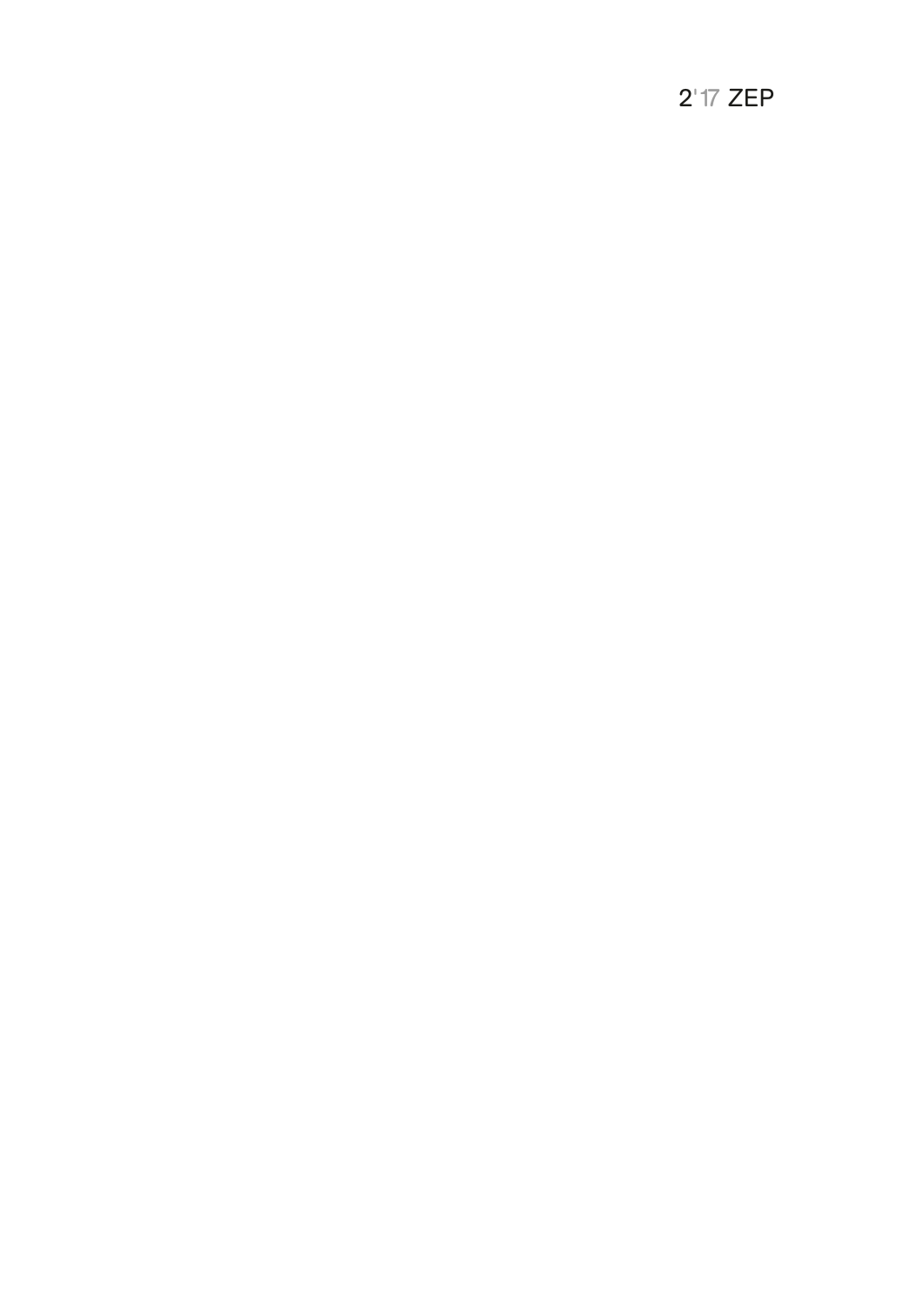ality education is a worldwide concern and one of the main pillars for sustainable development. Access to education has been in the focus of internatiocern and one of the main pillars for sustainable development. Access to nal as well as national initiatives in recent years, and has seen worldwide improvement. Yet, access to education does not guarantee quality education. In the Global South and especially in Sub-Saharan Africa, school dropout, insufficiently qualified teachers, lack of basic competences in literacy and numeracy among primary school graduates among other problems still persist and those challenges need to be addressed. The international discourse on quality education suggests a variety of aspects and strategies on how to change this situation and achieve educational quality at different levels of the educational system, yet studies show that the EFA quality goals are far from being achieved in this region of the world (e.g. UNESCO, 2014).

Many studies have confirmed the key role of teachers in improving teaching quality (e.g. Hattie 2014) and therefore the main strategy to improve teaching quality is the training of teachers. In order to achieve a cascade effect and to reach efficient teacher training, it is important to train educational leadership personnel in educational and specifically teaching quality.

Against this background, the international Master program "Educational Quality in Developing Countries", which serves as a framework to all the contributions in this volume, was established. It aims at providing knowledge and competences in regard to educational quality but also at promoting research capacities among people from the Global South. This is deemed necessary in order to better understand the challenges in implementing educational quality. The program is presented in the first article by *Susanne Krogull & Annette Scheunpflug*. Apart from the introductory article, four emerging African scholars, all graduates of the program, present their research carried out for their Master's theses, thus focusing on different aspects of educational quality and different levels of the educational system.

*Abraham Tamukum Tangwe* emphasizes on alternatives to corporal punishment in Cameroonian schools. He describes the historical, contextual and cultural problem of corporal punishment in Cameroonian schools. His research reveals how an intervention conducted for student leaders led to a shift in behavior: from using only corporal punishment to the use of alternatives, even though not constantly.

*Christine Nyiramana* focuses on the role of constructive feedback in promoting educational quality in higher education in Rwanda. Her research addresses the problem of inadequate or missing feedback in higher learning institutions leading to students' failure. Her findings reveal that constructive feedback helps teachers to improve their teaching and thus to support students' learning processes.

*Jocelin Raharinaivo-Falimanana* emphasizes on professional learning communities as a means of professional development of teachers in the context of Madagascar. His findings

show how learning communities can contribute to teacher collaboration and teaching quality improvement, but also how the hierarchical culture of the Malagasy society constitutes a barrier for their effective implementation.

*Jean Kasereka Lutswamba* centers his research on the role of school leadership in improving educational quality through constructive feedback in the Democratic Republic of Congo (DRC). Addressing failure in retaining best teachers, usage of physical punishment, teacher-centered pedagogy resulting to high repetition and dropout rates, he shows how participatory leadership and constructive feedback to teachers are keys to educational quality improvement.

All contributions of the emerging scholars show that interventions are needed in order to improve educational quality. Besides, challenges with regard to the implementation of educational quality in different contexts become visible, thus underlining the importance of educational research carried out by native researchers.

A further article by *Thomas Prescher* and *Iana Ganushko* deals with issues of learner-centered vocational training in the Russian Federation.

*We wish you interesting and informative reading and insights into the educational landscape of Sub-Saharan Africa. Susanne Krogull & Christine Nyiramana*

Bamberg/Butare, June 2017

### **Impressum**

ZEP – Zeitschrift für internationale Bildungsforschung und Entwicklungspädagogik ISSN 1434-4688

# **Herausgeber:**

Gesellschaft für interkulturelle Bildungsforschung und Entwicklungspädagogik e.V. und KommEnt

**Schriftleitung:** Annette Scheunpflug/ Claudia Bergmüller

### **Redaktionsanschrift:**

ZEP-Redaktion, Lehrstuhl Allgemeine Pädagogik, Markusplatz 3, 96047 Bamberg

### **Verlag:**

Waxmann Verlag GmbH, Steinfurter Straße 555, 48159 Münster, Tel.: 0251/26 50 40 E-Mail: info@waxmann.com

### **Redaktion:**

Claudia Bergmüller, Christian Brüggemann, Hans Bühler, Asit Datta, Julia Franz, Norbert Frieters-Reermann, Heidi Grobbauer (Österreich), Helmuth Hartmeyer (Österreich), Susanne Höck, Karola Hoffmann, Ulrich Klemm, Gregor Lang-Wojtasik, Sarah Lange, Volker Lenhart, Claudia Lohrenscheit, Bernd Overwien, Marco Rieckmann, Annette Scheunpflug, Klaus Seitz, Susanne Timm, Rudolf Tippelt

**Technische Redaktion:**

Sabine Lang (verantwortlich) 0951/863-1832, Sarah Lange (Rezensionen), Markus Ziebarth (Infos)

**Anzeigenverwaltung:** Waxmann Verlag GmbH, Martina Kaluza: kaluza@waxmann.com

**Abbildungen:** (Falls nicht bezeichnet) Privatfotos oder Illustrationen der Autoren

**Titelbild:** Textured vector map of Africa. Hand-drawn ethno pattern, tribal background, © mountain\_inside, Bearbeitung durch S. Lang.

**Erscheinungsweise und Bezugsbedingungen:** erscheint vierteljährlich; Jahresabonnement EUR 24,00, Einzelheft EUR 8,00; alle Preise verstehen sich zuzüglich Versandkosten; zu beziehen durch alle Buchhandlungen oder direkt vom Verlag. Abbestellungen spätestens acht Wochen vor Ablauf des Jahres. Das Heft ist auf umweltfreundlichem chlorfreien Papier gedruckt. Diese Publikation ist gefördert von Brot für die Welt – Evangelischen Entwicklungsdienst, Referat für Inlandsförderung, Berlin.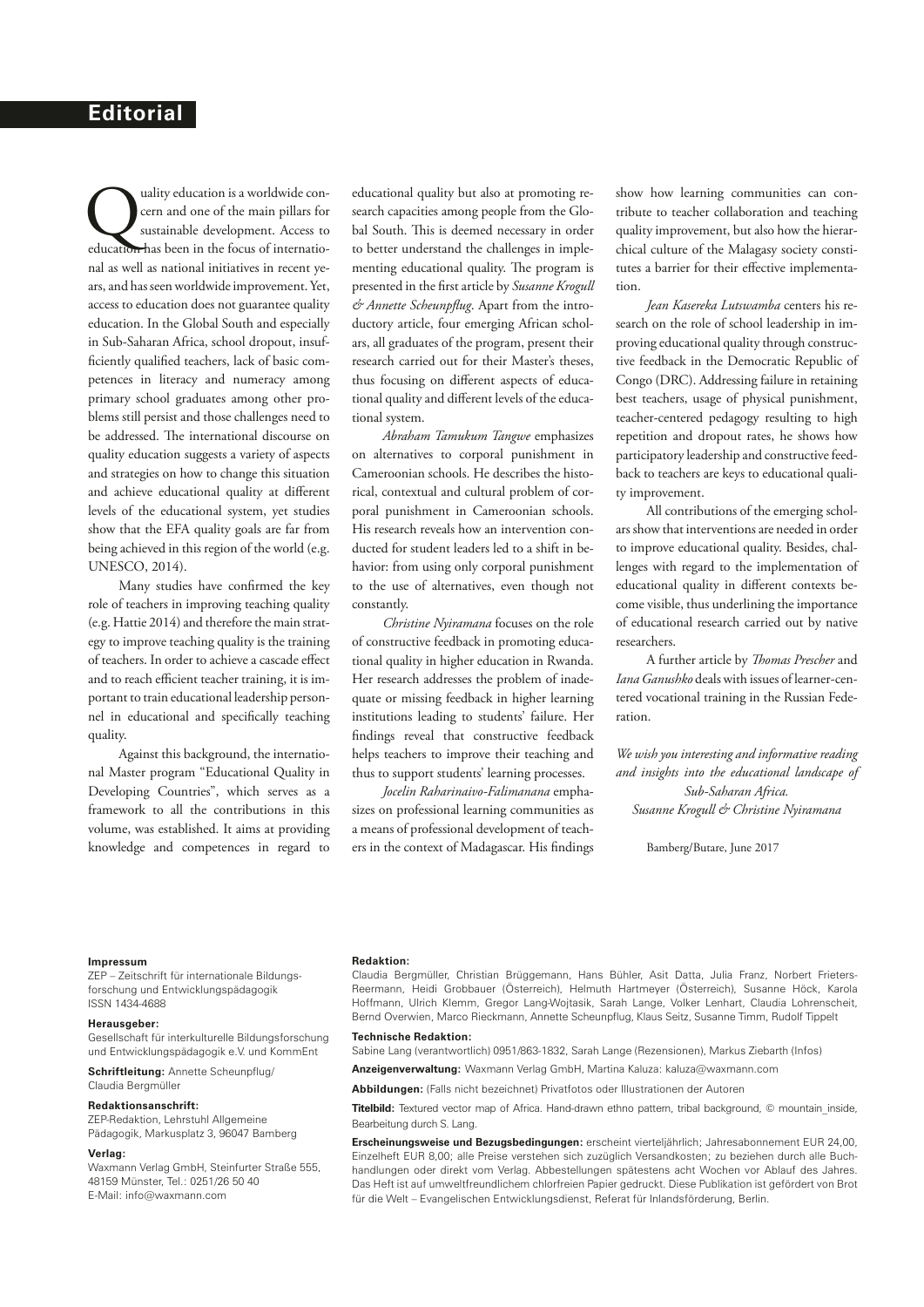# ZEP

# Zeitschrift für internationale Bildungsforschung und Entwicklungspädagogik

Mit: Mitteilungen der DGfE-Kommission Vergleichende und Internationale Erziehungswissenschaft 2'17

 **Susanne Krogull/Annette Scheunpflug** Themen 4 Der internationale Weiterbildungsmaster "Educational Quality in Developing Countries"  **Abraham Tamukum Tangwe** 9 School Discipline: Alternatives to Corporal Punishment  **Christine Nyiramana** 14 Constructive Feedback to Students: A Tool to Enhance Educational Quality **Jocelin Raharinaivo-Falimanana** 18 Strengthening Professional Learning Communities **Jean Kasereka Lutswamba** 23 Educational Quality in the Democratic Republic of Congo **Thomas Prescher/Iana Ganushko** 27 Lehr-Lern-Prozesse in der Russischen Föderation Porträt 32 Dritte-Welt-Forschung in der Vergleichenden Erziehungswissenschaft in der Bundesrepublick Deutschland – ein historisches Porträt VIE 34 Neues aus der Kommission/Aktionen der Globalen Bildungskampagne 38 Rezensionen 43 Informationen

# **WAXMANN**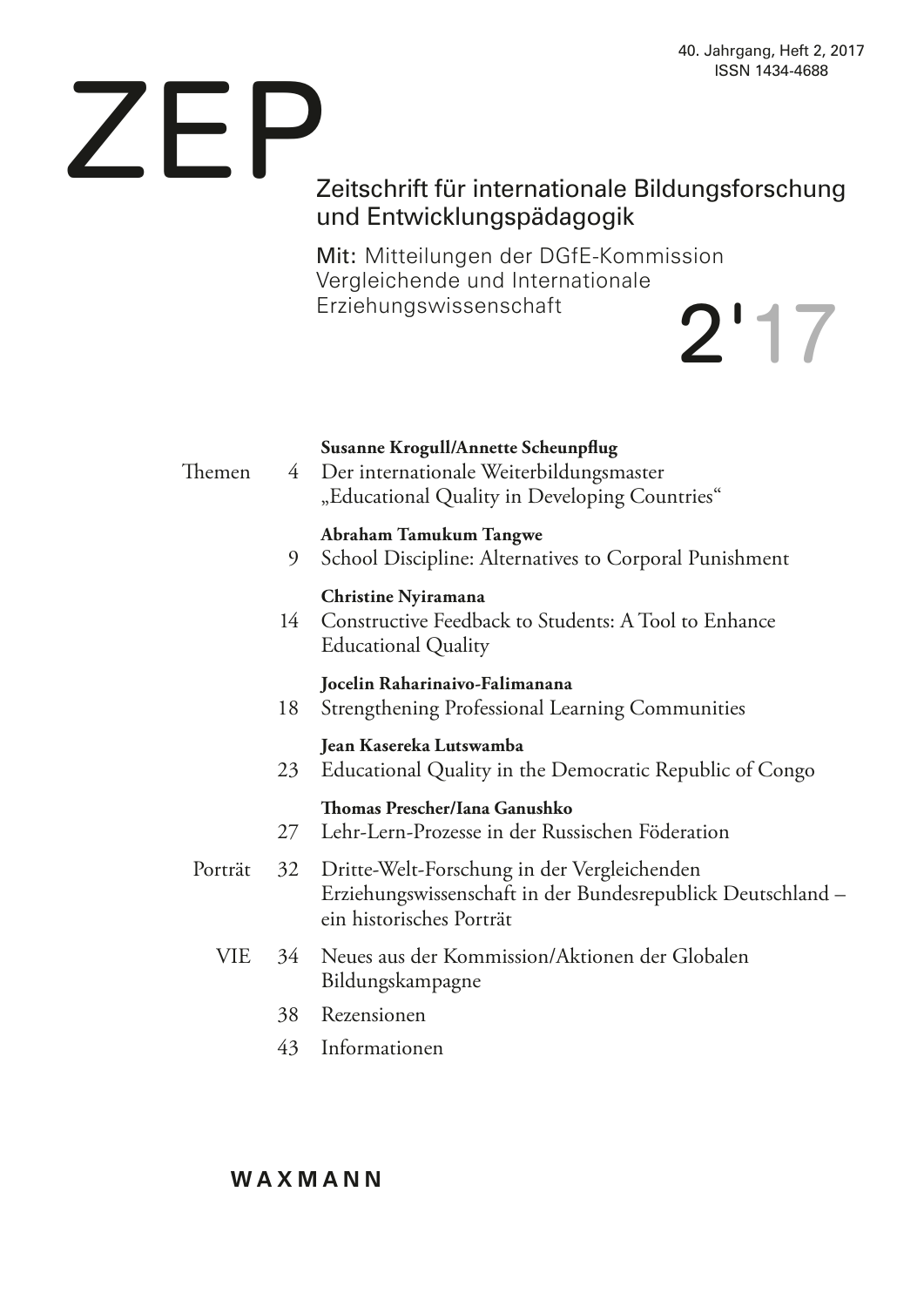# Abraham Tamukum Tangwe

# School Discipline: Alternatives to Corporal Punishment

# **Abstract**

Cameroon has been at the forefront of outlawing the prevalence of violence in the educational setup. These efforts have not been heeded to and educational stakeholders have continued using corporal punishment with impunity. Though violence may be attributed to colonial vestiges in Cameroon, schools have been seemingly imbued with such practices especially student leaders. With this study the theoretical base of corporal punishment was checked and the alternative ways of punishing children without violence were identified. Though corporal punishment has existed from time immemorial, the study revealed that alternatives to corporal punishment which acts as a conceptual change was attainable through continuous sensitization of the stakeholders.

**Keywords:***Corporal punishment, school discipline, quality education*

# **Zusammenfassung**

Kamerun steht in vorderster Reihe im Kampf um die Abschaffung von Körperstrafe im schulischen Kontext. Entgegen dieser Bestrebungen verwenden Bildungsverantwortliche weiterhin ungestraft Körperstrafen. Auch wenn schulische Gewalt als koloniales Relikt in Kamerun wahrgenommen wird so gehört sie doch auch heute zum schulischen Alltag und wird besonders stark durch Klassensprecher oder ältere Peers angewendet. In dieser Studie werden der Diskurs um Körperstrafe beleuchtet und Alternativen zu körperlicher Bestrafung von Kindern und Jugendlichen aufgezeigt. Auch wenn Körperstrafe seit jeher existiert, zeigt diese Studie, dass eine konzeptionelle Veränderung hin zu nichtkörperlichen Bestrafungen mithilfe beständiger Sensibilisierung möglich war.

**Schlüsselworte:** *Körperstrafe, Schuldisziplin, Bildungsqualität*

# **Introduction**

School discipline is a socially constructed, contested, and symbolic "space of trouble" that a student falls into when she or he behaves outside of the normative expectations of a school setting (Irby, 2014, p. 517). It represents the rules that inform students what is right and to be done, and what is wrong and to be avoided. In a school setting where such rules are systematic and organized, corporal violence should be non-existent as this enhances the cognitive development of the learner and corresponds with the human rights (Straus & Paschall, 2009).

This paper is aimed at identifying conceptual change towards non-violent approaches of responsible student leaders.

# **Context and problem**

The use of corporal punishment in Cameroonian (Protestant) schools is not accidental but seemingly rooted in the colonial history of Cameroon (Tangwe & Paul, 2009). Over time and space, this has been copied by those in authority as an easy way out for all deviant behaviour especially in schools in Cameroon today. "Corporal punishment of children is predicted by higher levels of social stratification and political integration, and longterm use of an alien currency" (Ember & Ember, 2005, p. 609). Over the years, schools have prided themselves with quality education and the plethora of legislation against corporal punishment (Mumthass, Munavirr & Gafoor, 2014) despite the fact that corporal punishment by teachers and students was highly practiced. The use of corporal punishment has been going on irrespective of the efforts of the Pedagogic In-Service Training Programme (ISTP) that has over the years from 1998−2000 organized training workshops against corporal punishment for teachers and administrators of Protestant schools.

Such punishment took the form of using the whip to beat the students on the buttocks and the palms of their hands or spanking with the intention of inflicting pains as a corrective measure for non-adequate behavior (Gershoff, 2002). All these actions have not taken cognizance of the alternative to corporal punishment methods available (Straus & Paschall, 2009; Scheunpflug & Wenz, 2012) and rather paid heed to the theoretical base of corporal punishment (Ellison & Sherkat, 1993; Ember & Ember, 2005) with student and student leaders aping same without due consideration of its after effects on the victims. Be that as it may, alternatives to corporal punishment measures (Agbenyega, 2006, p. 108; Arnstein, 2009, p. 4; Khewu, 2012, p. 2) if well applied in the context of a school are a very useful instrument for discipline as those subjected to it almost always come to self-realization and a strengthening of the school climate positively and this can help to improve quality education standards (Straus & Paschall, 2009; UNESCO, 2000). Besides the clear violation of human rights and children's rights by violence in school and the foundation of the discourse of banning violence in the human rights perspective, the causal effect of the deviation from corporal punishment to alternatives to corporal punishment is rooted in the quality discourse (Straus & Paschall, 2009;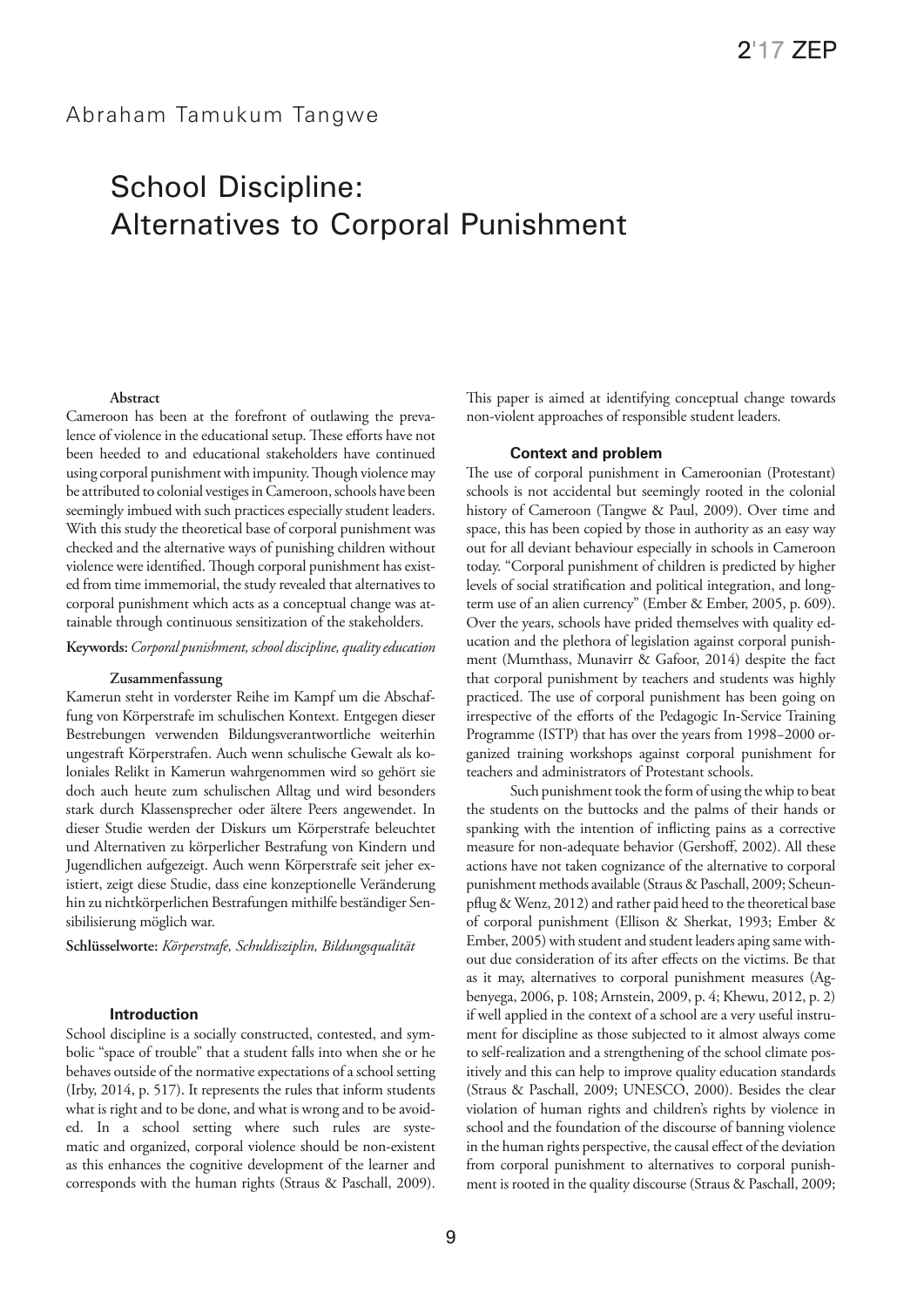UNESCO, 2000) because education that is steeped in the application of violence through corporal punishment ends up derailing the perception of the beneficiaries and the society suffers. In light of the foregoing, alternatives to corporal punishment remains a glaring tool or indicator to meet the UNESCO EFA goals especially in the Protestant schools and Cameroon in general because it leads to human rights, harmony and a better learning climate.

| Main Criterion                            | Categories                      | Description                                                                                                                                                                                           | Ratings                                                                                                                                   |
|-------------------------------------------|---------------------------------|-------------------------------------------------------------------------------------------------------------------------------------------------------------------------------------------------------|-------------------------------------------------------------------------------------------------------------------------------------------|
| Communication                             | Tone                            | The use of verbal instructions to<br>students.                                                                                                                                                        | 1= Very friendly tone<br>2= Friendly tone<br>3= Moderate<br>$4 =$ Aggressive tone<br>5= Very aggressive tone                              |
|                                           | Choice<br>of words/<br>Language | Is the use of language sarcastic<br>(mocking at others), couth (good<br>manners towards the students),<br>polite (kind, helpful, supportive),<br>vulgar/obscene (indecent, disgusting,<br>repulsive)? | 1= Very simple and polite<br>2= Simple and polite<br>3= Courteous and sarcastic<br>$4 =$ Vulgar and obscene<br>5= Very vulgar and obscene |
|                                           | Behavior                        | How do they interact or behave<br>towards the students?                                                                                                                                               | $1 =$ Very spiteful<br>2= Domineering<br>$3 =$ Bossy<br>4= Irritating<br>5= Very rude                                                     |
| Interaction                               | Corporal<br>punishment          | Using the cane or belts.                                                                                                                                                                              | $1 = Not$ at all<br>$2 =$ Sparingly<br>3= Fairly<br>$4=$ Frequently<br>5= Very frequently                                                 |
|                                           |                                 | Asking them to kneel or stand at a<br>particular spot.                                                                                                                                                | 1= Not at all<br>$2 =$ Sparingly<br>$3=$ Fairly<br>4= Frequently<br>5= Very frequently                                                    |
| Alternatives<br>to corporal<br>punishment | Patient                         | Interrupting students in a<br>conversation.                                                                                                                                                           | $l = Not$ at all<br>2= Sparingly<br>3= Fairly<br>4= Frequently<br>5= Very frequently                                                      |
|                                           |                                 | Tolerating delays from students and<br>generally self-restraining.                                                                                                                                    | 1= Very frequently<br>2= Frequently<br>3= Fairly<br>$4 =$ Sparingly<br>5= Not at all                                                      |
|                                           | Personalising<br>address        | Calling students by their names.                                                                                                                                                                      | $l = Very$ often<br>$2=$ Often<br>3= Sparingly<br>$4 =$ Hardly<br>5= Never                                                                |
|                                           | Non-verbal<br>correction        | The use of body language (eye<br>contact, moving close to the student)<br>to check a deviant action by a<br>student.                                                                                  | $1 =$ Very frequently<br>2= Frequently<br>3= Fairly<br>$4 =$ Sparingly<br>5= Not at all                                                   |
|                                           | Counselling                     | Listening to a student.                                                                                                                                                                               | $1 =$ Very frequently<br>2= Frequently<br>3= Fairly<br>$4 =$ Sparingly<br>5= Not at all                                                   |
|                                           |                                 | Talking to a student.                                                                                                                                                                                 | $1 =$ Very frequently<br>2= Frequently<br>$3=$ Fairly<br>4= Sparingly<br>5= Not at all                                                    |

*Table 1: observation criteria; source: own presentation*

# **Research question**

In view of the foregoing, the study focused on the following main research question: What are student leaders' experiences with the implementation of alternatives to corporal punishment? This is in a bid to ascertain how they accept alternatives to the practice of corporal punishment which they have been used to in their school roles as student leaders. This main research question can be further operationalized with an in depth presentation of an-

> swers through the following sub research questions: (1) How are student leaders dealing in the face of provocation from other students without using violence? (2) In terms of challenges that students leaders face in trying to implement alternatives to corporal punishment, (2a) in what ways do they handle petty disturbances or deviant behavior by the students? (2b) how do they deal with communication through leading? (2c) what is their behavior on interaction? (2d) how regular is their use of corporal punishment with the other students?

# **The methodology**

The methodology needed empirical evidence through the organization of a controlled intervention of student leaders of both primary and secondary schools and some teachers to acquire knowledge and competences towards alternatives to corporal punishment. To overcome the challenges of unleashing violence on the students, it was therefore necessary to bring student leaders to share and exchange on the experiences they first had with corporal punishment, to reflect alternatives to corporal punishment and to discursively identify the challenges involved in their attempts in implementing such alternatives.

After the training, five teacher students involved in the training were observed during their practice. The observation took place over a period of one month and a key area of observation was the student's halls of residence or the hostels, assembly grounds where they gathered for prayers, the academic blocs and the play grounds. The observation was criteria based (see tab. 1). Every observation was filled in a table based on these criteria. By this, the frequency of occurrence became visible Also, to make the data more explicit, the mean score for each category was calculated to make for easy appreciation and analysis. In general, as higher the rating, as higher the behavior is related to violence.

# **Data analysis**

The rate of observation was ten times spanning in all a period of one month as forecasted thereby scoring an observation rate of 100 % envisaged for the entire duration of the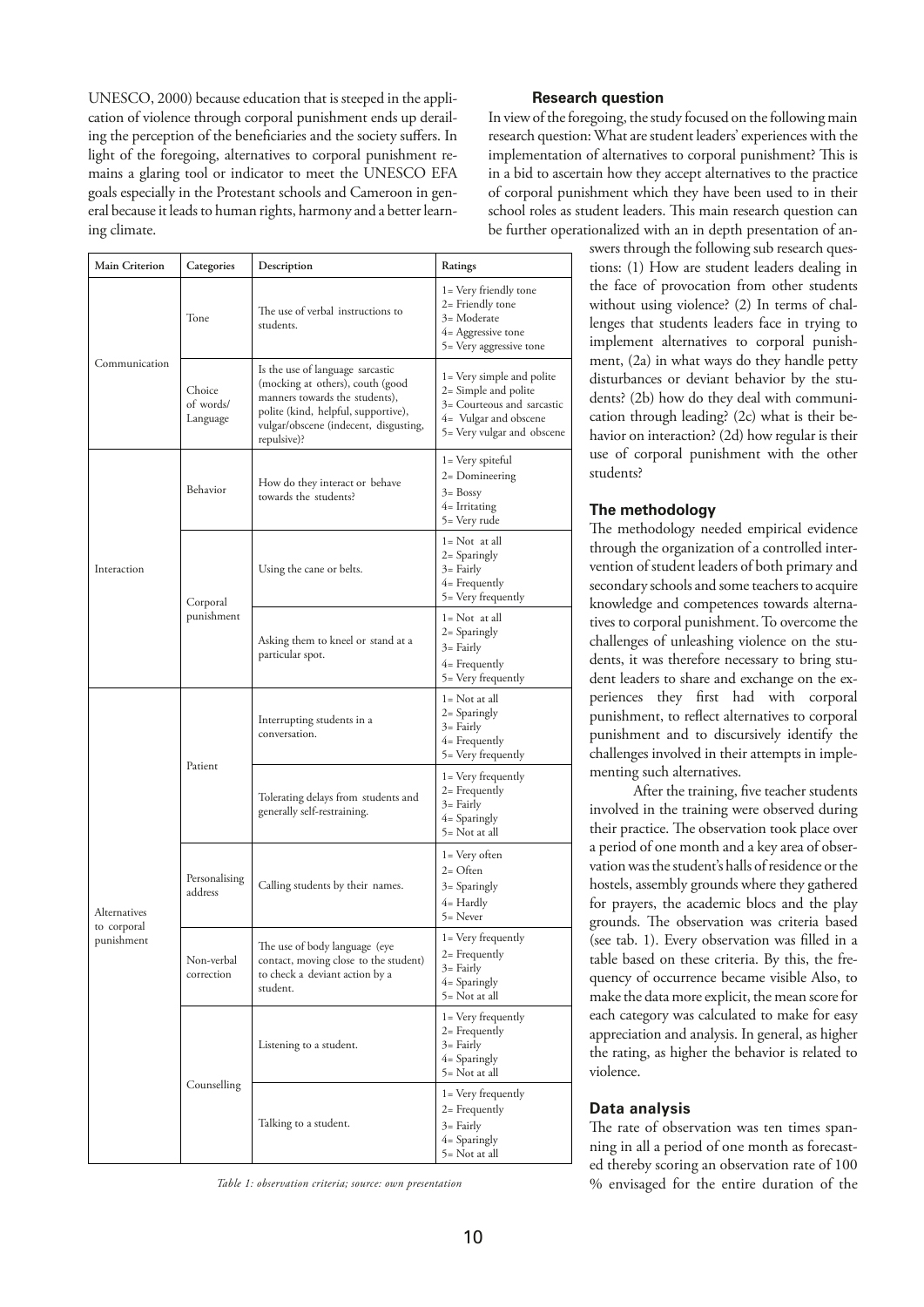exercise that took in all 34 hours. The data was rated (see tab. 1). Every student was observed ten times. Each action was rated and at the end depending on the number of times, the total figures were all added up and divided by ten (= the frequency of being observed) to get the mean or average rating for that category.

# **Results**

The research enable the perception of alternatives to corporal punishment which was not sufficient to check their understanding to practice the ideas discuss in the course of the one day workshop. Such ideas discussed in the seminar about alternatives to corporal punishment were not intense to make them understand at once. Hence, it was therefore important to carry a short term observation lasting one month to see their reaction in the field in their day to day work as student leaders. Moreover, it was also realized during their interaction that they were steeped in the practice of corporal punishment and could not be facing challenges that did not exist through their actions. The following is depicted in the following tables.

| Main criterion                            | Category                                              |                                                                               | Mean |
|-------------------------------------------|-------------------------------------------------------|-------------------------------------------------------------------------------|------|
| Communication                             | Tone (5= very aggressive tone of instruction)         |                                                                               | 4.2  |
|                                           | Choice of language (5= very vulgar and obscene)       |                                                                               |      |
|                                           | Behaviour (5= very rude)                              |                                                                               |      |
| Interaction                               |                                                       | Using cane or belts<br>$(5 = \text{very frequently})$                         | 1.2  |
|                                           | Corporal punishment<br>$(5 = \text{very frequently})$ | Kneeling and other<br>humiliating behaviour<br>$(5 = \text{very frequently})$ | 1.0  |
| Alternatives<br>to corporal<br>punishment | Patience                                              | Interrupting students in<br>a conversation<br>$(5 = \text{very frequently})$  | 4.2  |
|                                           |                                                       | Tolerating delays and<br>generally self-restrining<br>$(5 = not at all)$      | 2.4  |
|                                           | Personalising address (5= never)                      | 1.0                                                                           |      |
|                                           | Non-verbal correction (5= not at all)                 | 1.6                                                                           |      |
|                                           | Counselling                                           | Talking (5= not at all)                                                       | 1.0  |
|                                           |                                                       | Listening $(5 = not at all)$                                                  | 2.2  |

*Table 2: Results of observation; source: Tangwe 2015*

In regard to communication, five student leaders led by the Senior Prefect boy of the school under review indicate in their actions a high propensity towards aggressive and less polite communication in the hostels but moderated their tones in the school assembly and the academic block. They were rated on a scale of 1−5 with one being very friendly tone and five referring to very aggressive tone. As such, going by the tone noticed which was aggressively felt most of the time, it may be an indicator to explain the fact that though the social context and or environment may be prawn to doing things as it was before, the efforts made by the students in moderating in a conscious manner their tone is visibly lower at 3.2 when compared with their being aggressive at 4.2. Hence, though very aggressive in their approach to the other students, some conscious efforts were made to moderate their tone with some degree of polite-

ness. These maybe unsurprising because the indicators appear intrinsically linked and connected. Be that as it may, this category of the vulgarity or obscenity of language with a mean score of only 2.4 though in the category of aggressive tone may come under complete eradication with the right measures.

Furthermore, in the category of corporal punishment the carrying of belts was very frequent in the environment but conversely, not put into used at all thereby ending with a mean or average performance of 1.2. This contrasted the circumstances and the trend of the period and this may be linked to some scholars position on violence in a given environment as the opium for stress relieve and correction which somehow acts as a generational legacy in that it is simply aped or copied by the young and seen as a culture to be upheld. The environment and context in which they find themselves appear to have a profound influence or bearing in their actions. Interestingly, the culture of carrying a real cane in this particular context was completely absent as they were not seen carrying or using a cane on the other students.

The results registered in the observation in regard to alternatives of corporal punishment in a way are indicative of a mix of corporal punishment and alternatives to corporal punishment at the same time. Going by this, it becomes quite exacting to be able to decipher the orientation of the students whether they are pro-corporal punishment or for alternatives to corporal punishment though there are some visible indicators in the findings to show that alternatives to corporal punishment are so far slightly performing above average.

Their actions as seen in the observations, most of the time whether in an angry mode or not, the student leaders addressed the other students with their names and at times, nicknames. This more often than not lightened the students up and they appeared visibly relaxed in their encounters with the student leaders and the mean score for this activity was also 1. This was repeated with body language especially on the assembly grounds during prayers or devotion where this was rampant. Here, their performance was sort of stable and persistence as the student leaders were seen going close to students talking and the noise stopped almost immediately. This was frequently done and this explained why the average of the times witnessed was 1.6. Above all, an intent look directly in their eyes to make eye contact was enough to refocus them. This, the student leaders did with some degree of proper mastery.

More so, in the category of counselling, it was also noticed that they devoted quite some time to listen to the students whether angry or not. It was in such instances that some were visibly aggressive from their first encounter with the student involved in a deviant act and most of the time, after listening to them their countenance and tone of voice instantly changed with the role of the student leader reversed now enabling such a leader to talk more and softly as a counselling measure. Worthy of note from the results or finding is the fact that instances of corporal acts almost equated the instances of the alternative measures that they employed in their actions. This indicates that their socially constructed, contested, and symbolic space of trouble is contested in a certain way because the normative expectations are not met by them and this negates the efficacy of approaches to managing groups of often rebellious school students. Such modern methods as postulated by empirical ev-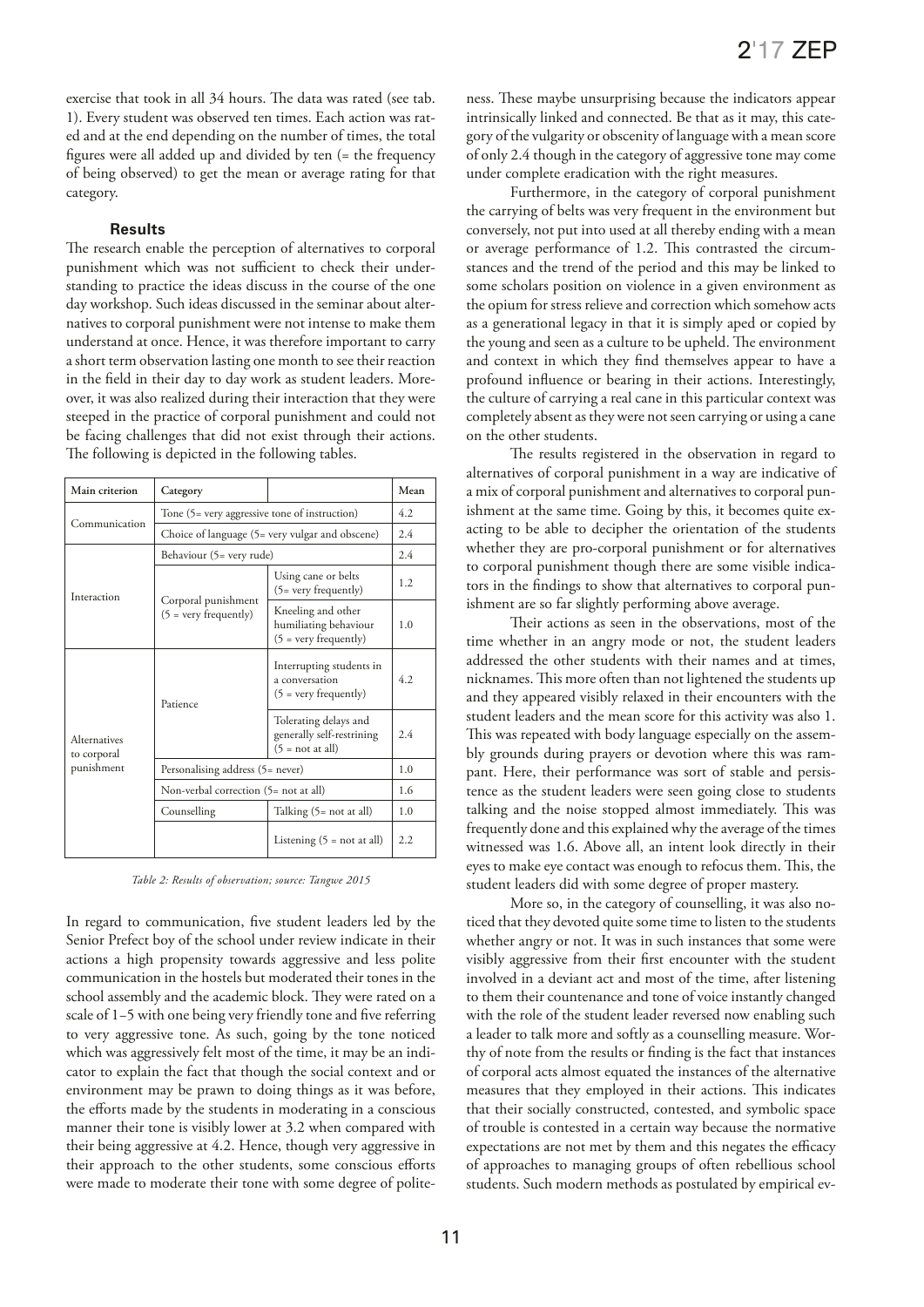idence which supports alternatives to corporal punishment as a sure way of attaining a conducive and positive school climate which in itself is a key indicator to quality education is also visible in their actions.

# **Discussion**

In this part of the paper I will present my findings in the context of the discourse on educational quality.

As such the research question of this research set out firstly to investigate the experiences that student leaders have with the implementation of alternatives to corporal punishment and secondly to identify the challenges they faced in trying to implement such alternative methods. It was realized that the experiences they have had with alternatives to corporal punishment was through the discussions and exchanges they had in the training. The intervention was based on the concept of identifying alternative measures to the use of corporal punishment. During the intervention, an attempt was made to try to harmonize the content of the training on alternatives to corporal punishment with the dispositive of the formation. In view of all these and looking at the outcry against the use of corporal punishment, some scholars of alternative measures (Khewu, 2012; Agbenyega, 2006; Arnstein, 2009) hold strongly that such alternatives supersedes any case for corporal punishment no matter the circumstances and or environment. As such and despite such setbacks as seen during observation, there is however a distinct show of consciousness by the student leaders with regards to the use of alternatives to corporal punishment; a positive departure or break with a past that functioned completely negating the norms of school quality enhancement and difficulties to adapt to changing trends.

It was also discovered that after the workshop, ideas related to alternatives to corporal punishment like tolerating the students actions, counselling through listening and talking and personalizing address were highly practiced by the student leaders. Conversely, the results of the study also showed that corporal punishment was still very present amongst the students though assuming a more psychological disposition than the physical practice they confessed to in the intervention. The findings of the intervention and in line with empirical evidence indicate that the student leaders were still involved in corporal punishment which to them also serves as a clear indication to the other students that rule violations are not tolerated thereby making living and accepting such action as a value norm (Ember & Ember, 2005). Again, Straus (1991) inches with his two assumptions that may be because of this background, student leaders are therefore prawn to maltreating other students and those teachers are important role models to the students through their actions. Therefore, if children frequently misbehave towards other children and if teachers who serve as role models use violence to correct misbehavior, a larger proportion would use violence to deal with other children whom they perceived as having mistreated them than would be the case if teachers did not provide a model of hitting wrongdoers. Conservative protestant scholars (Ellison & Sherkat, 1993) hold the view similar to the forgoing and argue that child upbringing as the cultivation of "healthy" psychosocial charac-teristics is necessary even if the attainment is in line with (Prov. 23:13,14) and not "sparing the rod and spoiling the child".

Such ideas and results obtained in the intervention indicate once more that contacts and knowledge of corporal punishment is firstly something contextual and environmental because they tend to simply copy what others are doing as correct but also that they were before the intervention not very knowledgeable with the alternative measure available to corporal punishment. Their level of practicability improved from corporal to alternatives to corporal punishment following the intervention to a certain degree.

Furtherance to this, the behaviour or interaction of the student leaders with other students reveals certain characteristics; the fact that their environment or educational setting has an influence on their actions because they are copying what goes on in that environment (Ember & Ember, 2005; Straus, 1991). These actions of theirs therefore negates alternatives to corporal punishment ideals like helping the students to feel and experience "love and security" while in school (Committee on Psychosocial Aspects of Child and Family Health, 1998, p. 723) through a friendly approach in dealing with them. In view of the foregoing, the didactical planning of the intervention took into consideration the atmosphere of the discussion which was made very conducive. This permitted them to talk freely and share their thoughts leading to the revelations from them. In the same way, if such was the practice in the hostels and the school environment in general, then best practices emanating from alternatives to corporal punishment would have been tenable. The research through observation was undertaken after the intervention which came on the heels of their constant use of corporal punishment as a corrective measure through hitting and beating with the belt as they revealed during the exchanges. As can be deciphered from the results of the study, corporal punishment by student leaders is fast metamorphosing into verbal and aggressive assaults as revealed by the score obtained for that category thereby confirming the postulations by Khewu (2012) who thinks that corporal punishment should not be limited only to the "infliction of pains on the physical body but that … it can also be taken beyond the physical to emotional and psychological domains" (p. 12). This was because corporal punishment is in the most part seen as "hitting, striking, wounding or bruising a dependent child for the purpose of punishing, disciplining, or showing disapproval" (Ember & Ember, 2005, p. 609) but this contrast the processes leading to either hitting or striking the child. The processes leading to such beatings and hitting's starts with provocations through abuses and insults amongst others. It therefore indicates a shifting trend in school discipline and punnishment wherein the cane is apparently giving way to violent action that is more psychological than physical as was the case before.

Practically on the field, the results of the study showed that the student leaders were attempting to implement the ideas or knowledge acquired during the training on alternative to corporal punishment and learning in the process but challenged by an intrinsic disposition to tilt to violence at the slightest opportunity by their propensity to carry belts round the hostels. The first step in finding alternatives to punitive disciplinary measures such as corporal punishment is to understand factors influencing children's behaviour which include fulfillment of their needs such as belonging, acceptance, phys-